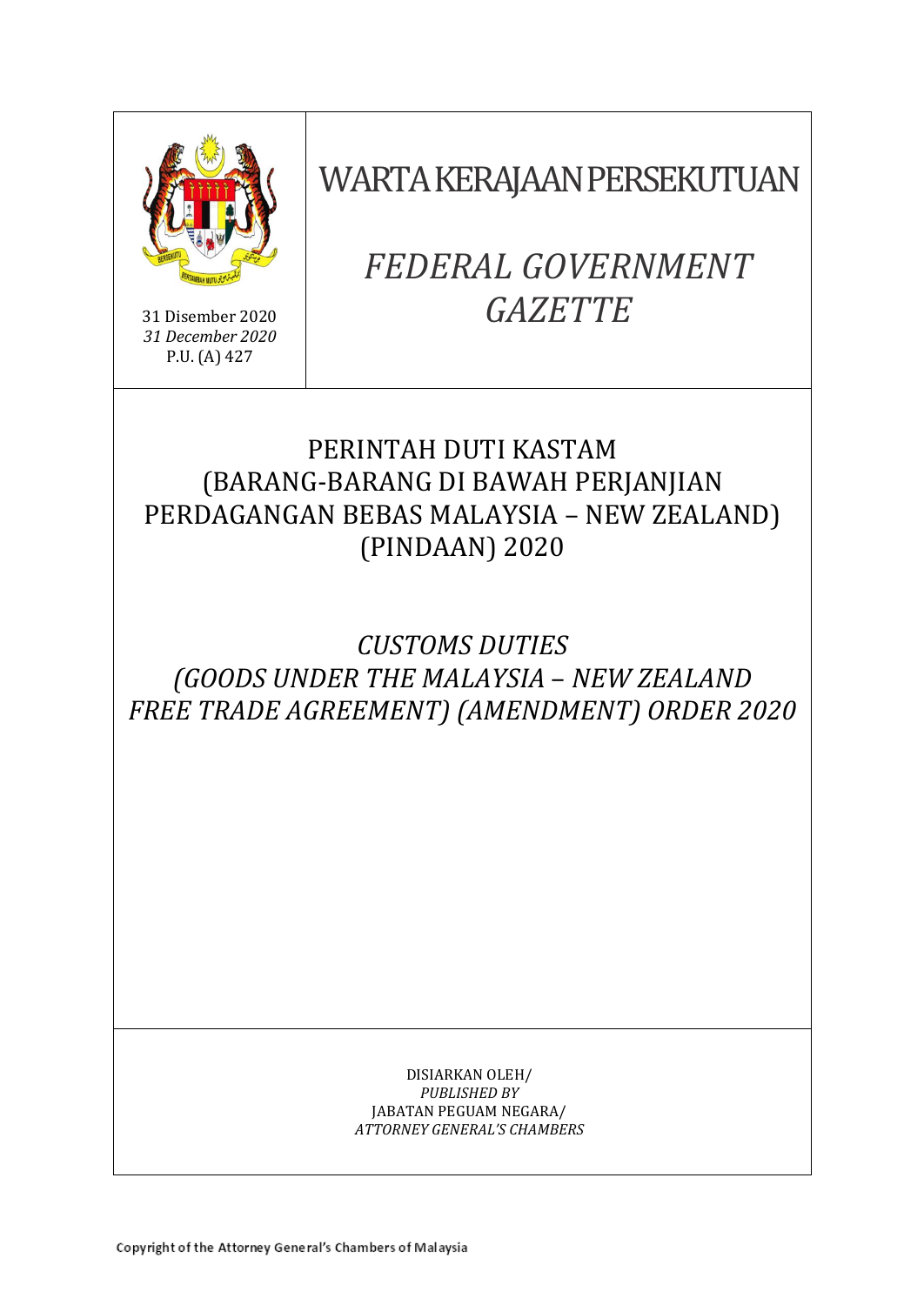### AKTA KASTAM 1967

#### PERINTAH DUTI KASTAM (BARANG-BARANG DI BAWAH PERJANJIAN PERDAGANGAN BEBAS MALAYSIA – NEW ZEALAND) (PINDAAN) 2020

PADA menjalankan kuasa yang diberikan oleh subseksyen 11(1) Akta Kastam 1967 [*Akta 235*], Menteri membuat perintah yang berikut:

#### **Nama dan permulaan kuat kuasa**

1. (1) Perintah ini bolehlah dinamakan **Perintah Duti Kastam (Barang-Barang di bawah Perjanjian Perdagangan Bebas Malaysia – New Zealand) (Pindaan) 2020**.

(2) Perintah ini mula berkuat kuasa pada 1 Januari 2021.

#### **Pindaan Jadual Kedua**

2. Perintah Duti Kastam (Barang-Barang di bawah Perjanjian Perdagangan Bebas Malaysia – New Zealand) 2020 [*P.U. (A) 286/2020*] dipinda dalam Jadual Kedua—

*(a)* berhubung dengan subkepala 3824.99, dengan menggantikan subkepala 3824.99.99 00 dan butir-butir yang berhubungan dengannya dengan subkepala dan butir-butir yang berikut: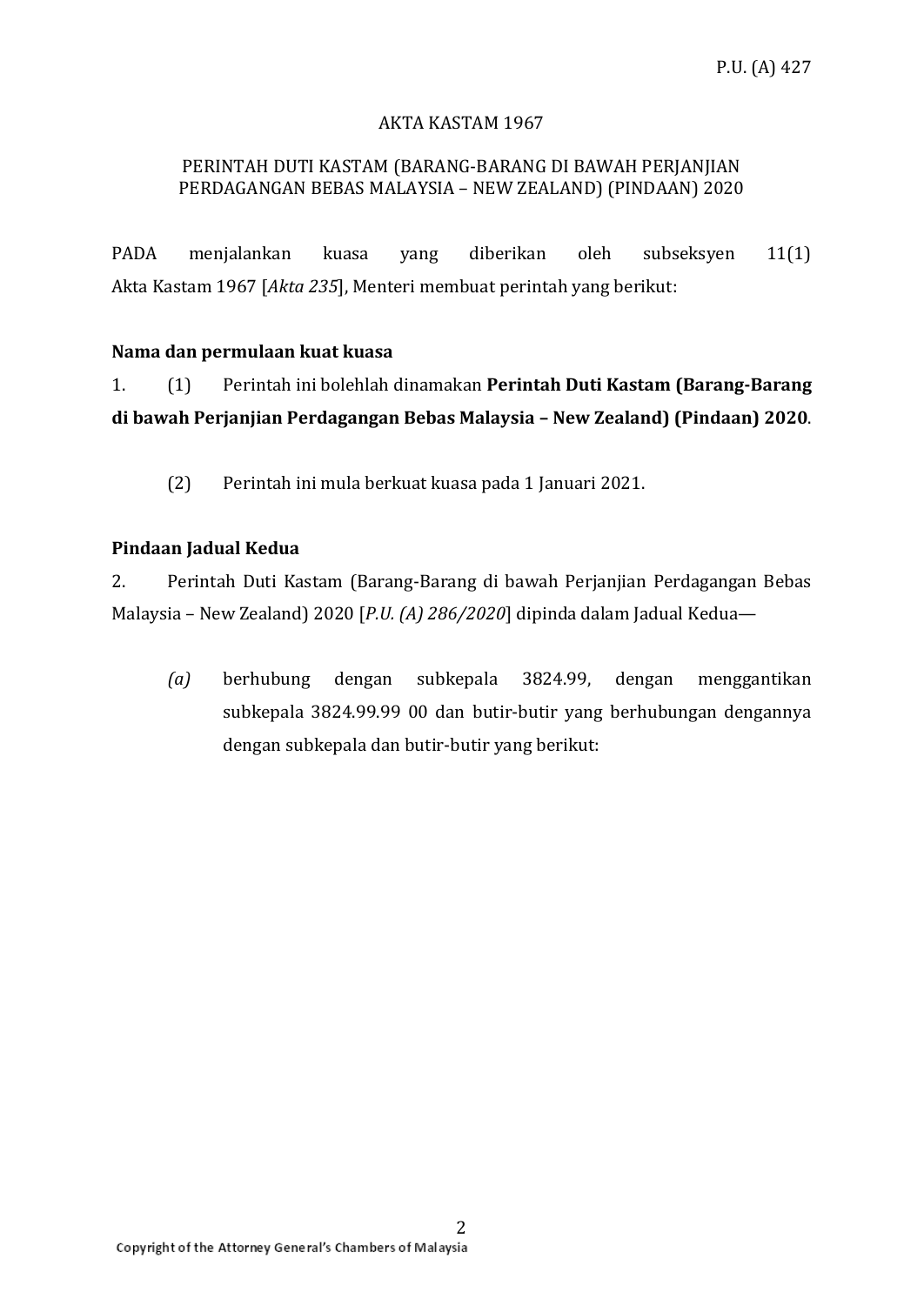| Heading | Subheading    | Description                                                                                                                                                                                        | Unit of<br>Quantity | Rate of Import<br>Duty by % under<br>Malaysia-<br>New Zealand<br>Free Trade<br>Agreement 2020<br>and subsequent |
|---------|---------------|----------------------------------------------------------------------------------------------------------------------------------------------------------------------------------------------------|---------------------|-----------------------------------------------------------------------------------------------------------------|
|         | (2)           |                                                                                                                                                                                                    |                     | years                                                                                                           |
| (1)     |               | (3)                                                                                                                                                                                                | (4)                 | (5)                                                                                                             |
|         | "3824.99.99   | Other:                                                                                                                                                                                             |                     |                                                                                                                 |
|         | 3824.99.99 10 | Preparation of a<br>kind<br>used<br>for<br>smoking through<br>electronic<br>cigarette<br>and<br>electric vaporising<br>device, in form of<br>liquid<br>or<br>gel,<br>not<br>containing<br>nicotine | kg                  | $\boldsymbol{0}$                                                                                                |
|         | 3824.99.99 90 | <b>Other</b>                                                                                                                                                                                       | kg                  | $0$ ";                                                                                                          |

*(b)* berhubung dengan subkepala 8543.70, dengan menggantikan subkepala 8543.70.90 00 dan butir-butir yang berhubungan dengannya dengan subkepala dan butir-butir yang berikut:

| Heading | Subheading    | Description                                 | Unit of  | Rate of Import  |
|---------|---------------|---------------------------------------------|----------|-----------------|
|         |               |                                             | Quantity | Duty by % under |
|         |               |                                             |          | Malaysia -      |
|         |               |                                             |          | New Zealand     |
|         |               |                                             |          | Free Trade      |
|         |               |                                             |          | Agreement 2020  |
|         |               |                                             |          | and subsequent  |
|         |               |                                             |          | years           |
|         |               |                                             |          |                 |
| (1)     | (2)           | (3)                                         | (4)      | (5)             |
|         | "8543.70.90   | Other:                                      |          |                 |
|         | 8543.70.90 10 | Electronic cigarettes and<br>$\blacksquare$ | u        | 0               |
|         |               | similar personal electric                   |          |                 |
|         |               | vaporising devices                          |          |                 |
|         | 8543.70.90 90 | <b>Other</b>                                | u        | $0$ "; dan      |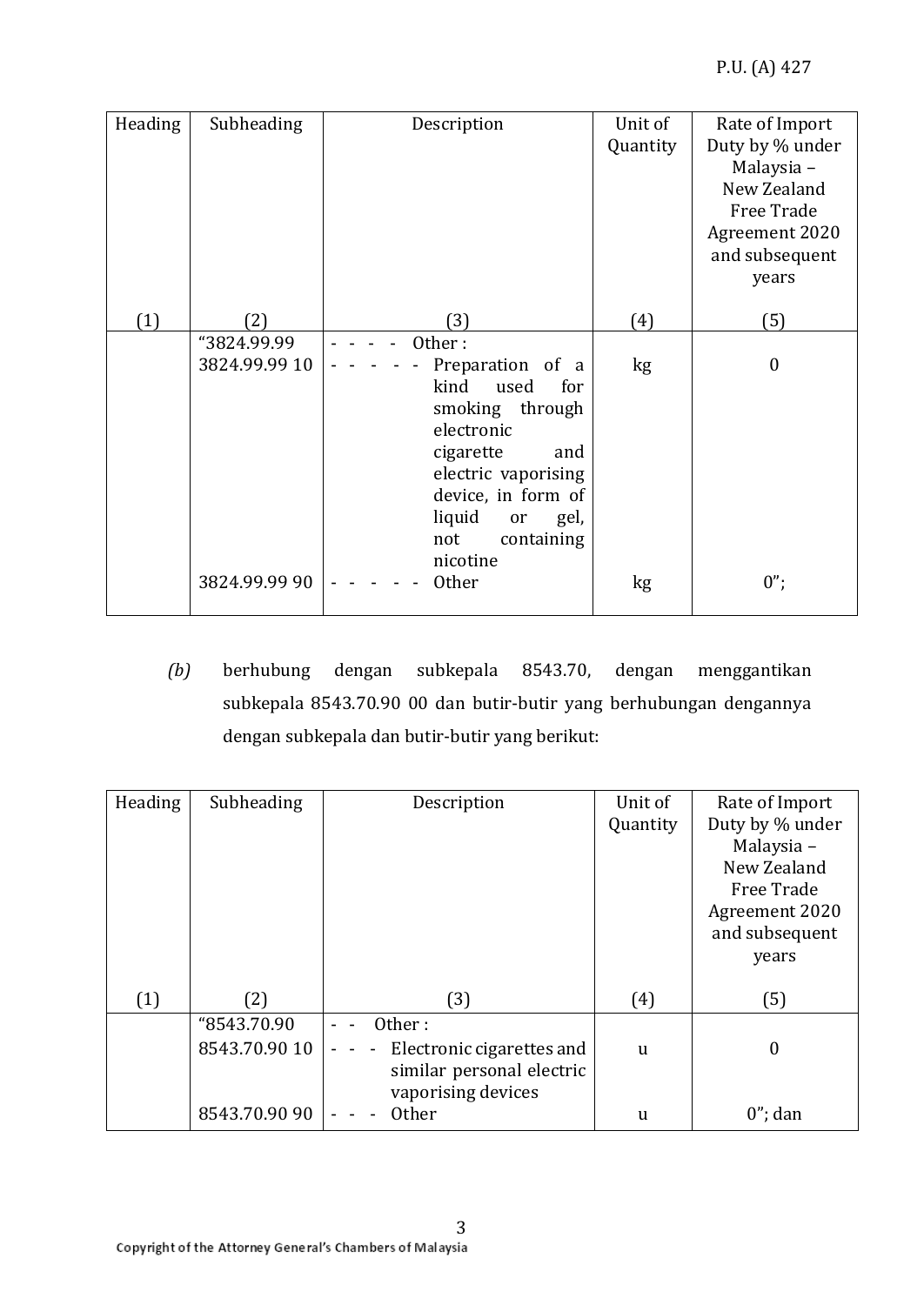*(c)* berhubung dengan kepala 96.14, dengan menggantikan subkepala 9614.00.90 00 dan butir-butir yang berhubungan dengannya dengan subkepala dan butir-butir yang berikut:

| Heading | Subheading    | Description                                | Unit of  | Rate of Import   |
|---------|---------------|--------------------------------------------|----------|------------------|
|         |               |                                            | Quantity | Duty by % under  |
|         |               |                                            |          | Malaysia-        |
|         |               |                                            |          | New Zealand      |
|         |               |                                            |          | Free Trade       |
|         |               |                                            |          |                  |
|         |               |                                            |          | Agreement 2020   |
|         |               |                                            |          | and subsequent   |
|         |               |                                            |          | years            |
|         |               |                                            |          |                  |
| (1)     | (2)           | (3)                                        | (4)      | (5)              |
|         |               |                                            |          |                  |
|         | "9614.00.90   | - Other:                                   |          |                  |
|         | 9614.00.90 10 | Smoking pipes (including<br>$\sim$ $ \sim$ | kg       | $\boldsymbol{0}$ |
|         |               | pipe bowls)                                |          |                  |
|         | 9614.00.90 90 | <b>Other</b>                               |          | $0$ ".           |
|         |               |                                            | kg       |                  |

Dibuat 31 Disember 2020 [SULIT KE.HT(96)515/14-7 Klt. 5 Sk. 42; MOF.TAX(S) 700-1/1/7 JLD.6; PN(PU2)338/LXI]

#### DATO' SRI TENGKU ZAFRUL BIN TENGKU ABDUL AZIZ  *Menteri Kewangan*

[*Akan dibentangkan di Dewan Rakyat menurut subseksyen 11(2) Akta Kastam 1967*]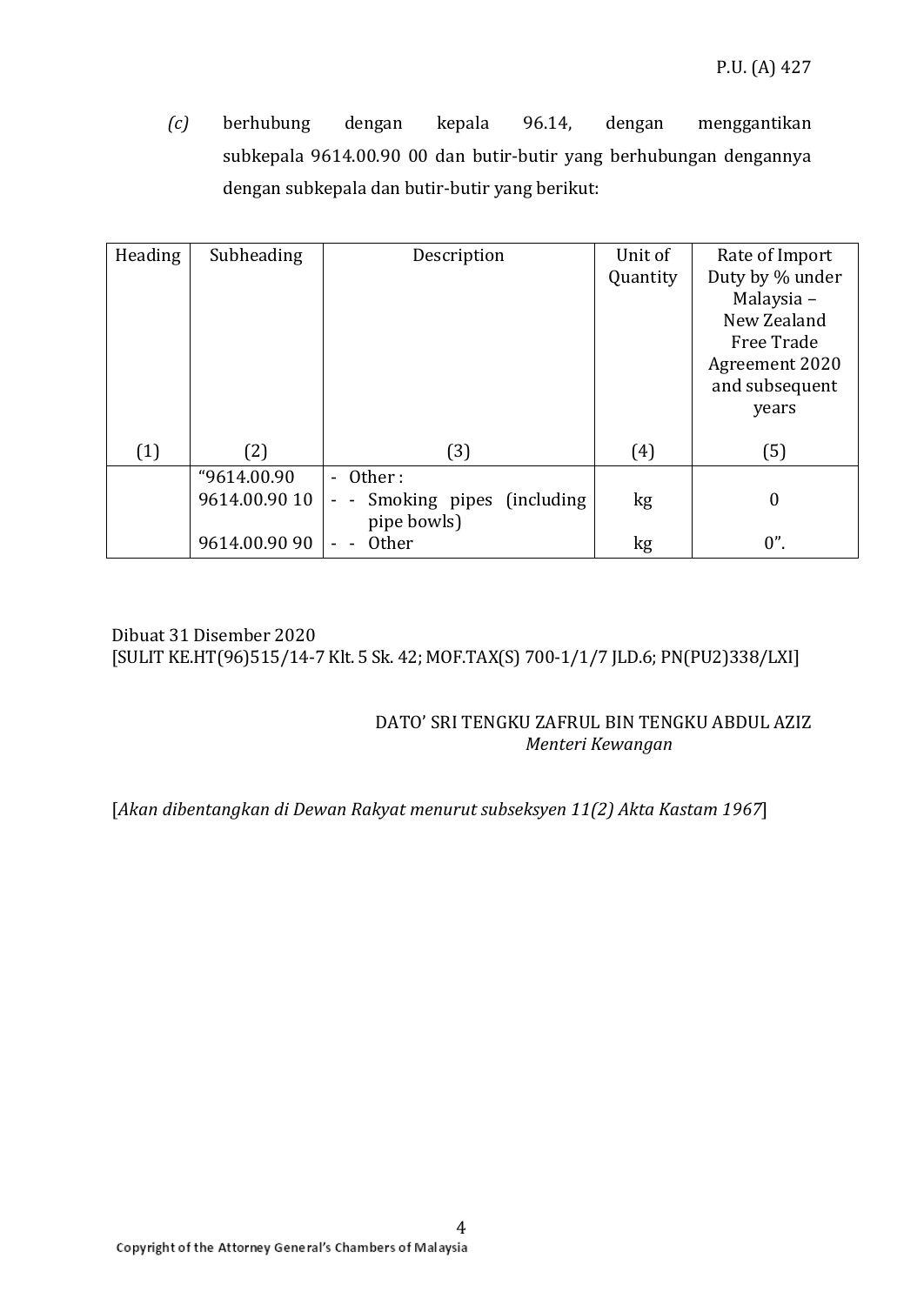#### CUSTOMS ACT 1967

#### CUSTOMS DUTIES (GOODS UNDER THE MALAYSIA – NEW ZEALAND FREE TRADE AGREEMENT) (AMENDMENT) ORDER 2020

IN exercise of the power conferred by subsection 11(1) of the Customs Act 1967 [*Act 235*], the Minister makes the following order:

#### **Citation and commencement**

1. (1) This order may be cited as the **Customs Duties (Goods under the Malaysia – New Zealand Free Trade Agreement) (Amendment) Order 2020**.

(2) This Order comes into operation on 1 January 2021.

#### **Amendment of Second Schedule**

2. The Customs Duties (Goods under the Malaysia – New Zealand Free Trade Agreement) Order 2020 [*P.U. (A) 286/2020*] is amended in the Second Schedule—

*(a)* in relation to subheading 3824.99, by substituting for subheading 3824.99.99 00 and the particulars relating to it the following subheadings and particulars: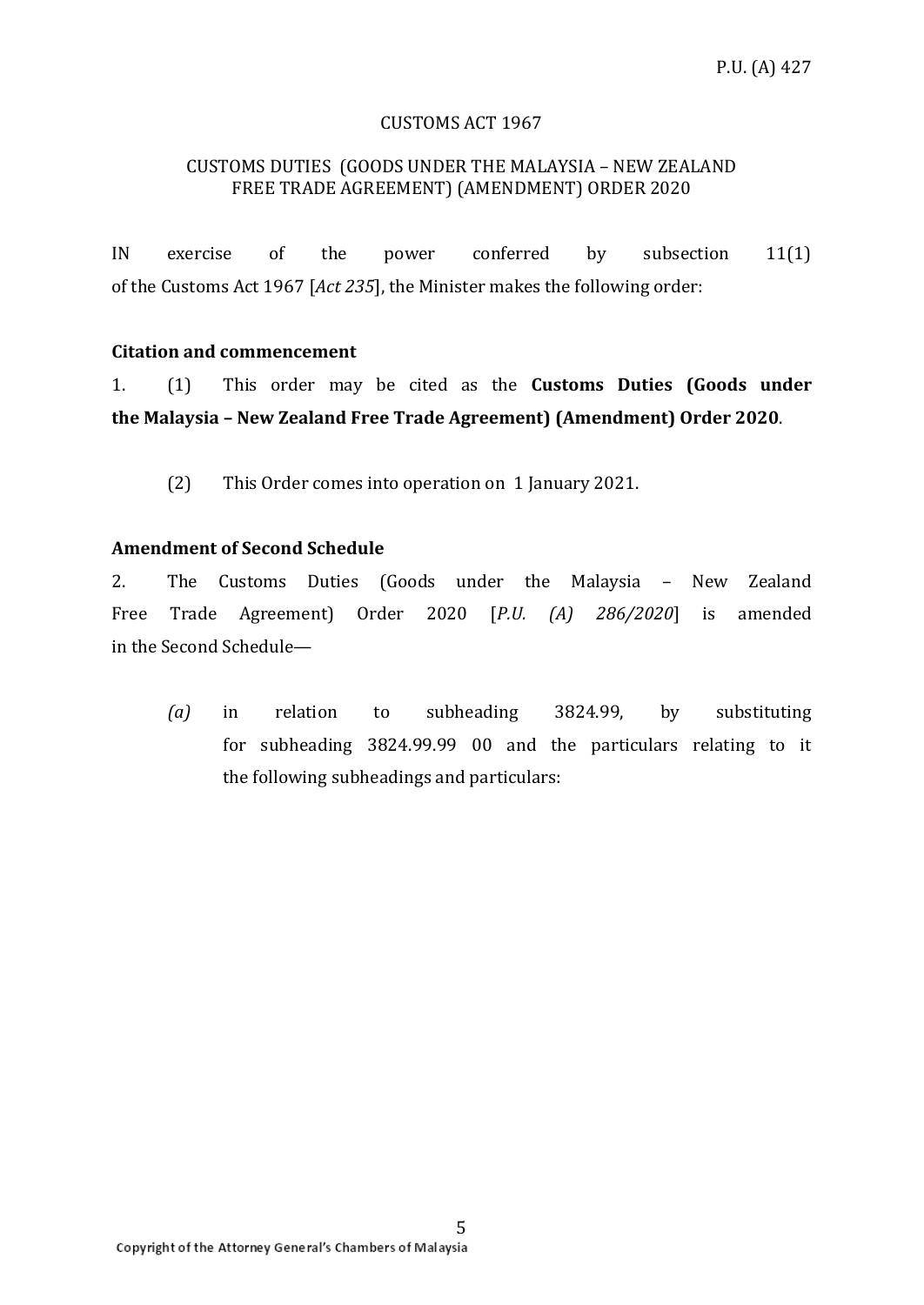| Heading | Subheading                   | Description                                                                                                                                                                                   | Unit of<br>Quantity | Rate of Import<br>Duty by % under<br>Malaysia -<br>New Zealand<br>Free Trade<br>Agreement 2020<br>and subsequent<br>years |
|---------|------------------------------|-----------------------------------------------------------------------------------------------------------------------------------------------------------------------------------------------|---------------------|---------------------------------------------------------------------------------------------------------------------------|
| (1)     | (2)                          | (3)                                                                                                                                                                                           | (4)                 | (5)                                                                                                                       |
|         | "3824.99.99<br>3824.99.99 10 | Other:<br>Preparation of a kind<br>used for<br>smoking<br>through<br>electronic<br>cigarette and electric<br>vaporising device, in<br>form of liquid or gel,<br>containing<br>not<br>nicotine | kg                  | 0                                                                                                                         |
|         | 3824.99.99 90                | <b>Other</b>                                                                                                                                                                                  | kg                  | $0$ ";                                                                                                                    |

*(b)* in relation to subheading 8543.70, by substituting for subheading 8543.70.90 00 and the particulars relating to it the following subheadings and particulars:

| Heading | Subheading    | Description                                 | Unit of     | Rate of Import  |
|---------|---------------|---------------------------------------------|-------------|-----------------|
|         |               |                                             | Quantity    | Duty by % under |
|         |               |                                             |             | Malaysia -      |
|         |               |                                             |             | New Zealand     |
|         |               |                                             |             | Free Trade      |
|         |               |                                             |             | Agreement 2020  |
|         |               |                                             |             | and subsequent  |
|         |               |                                             |             | years           |
|         |               |                                             |             |                 |
| (1)     | (2)           | (3)                                         | (4)         | (5)             |
|         | "8543.70.90   | Other:                                      |             |                 |
|         | 8543.70.90 10 | Electronic cigarettes and<br>$\blacksquare$ | $\mathbf u$ | $\overline{0}$  |
|         |               | similar personal electric                   |             |                 |
|         |               | vaporising devices                          |             |                 |
|         | 8543.70.90 90 | <b>Other</b>                                | u           | $0$ "; and      |